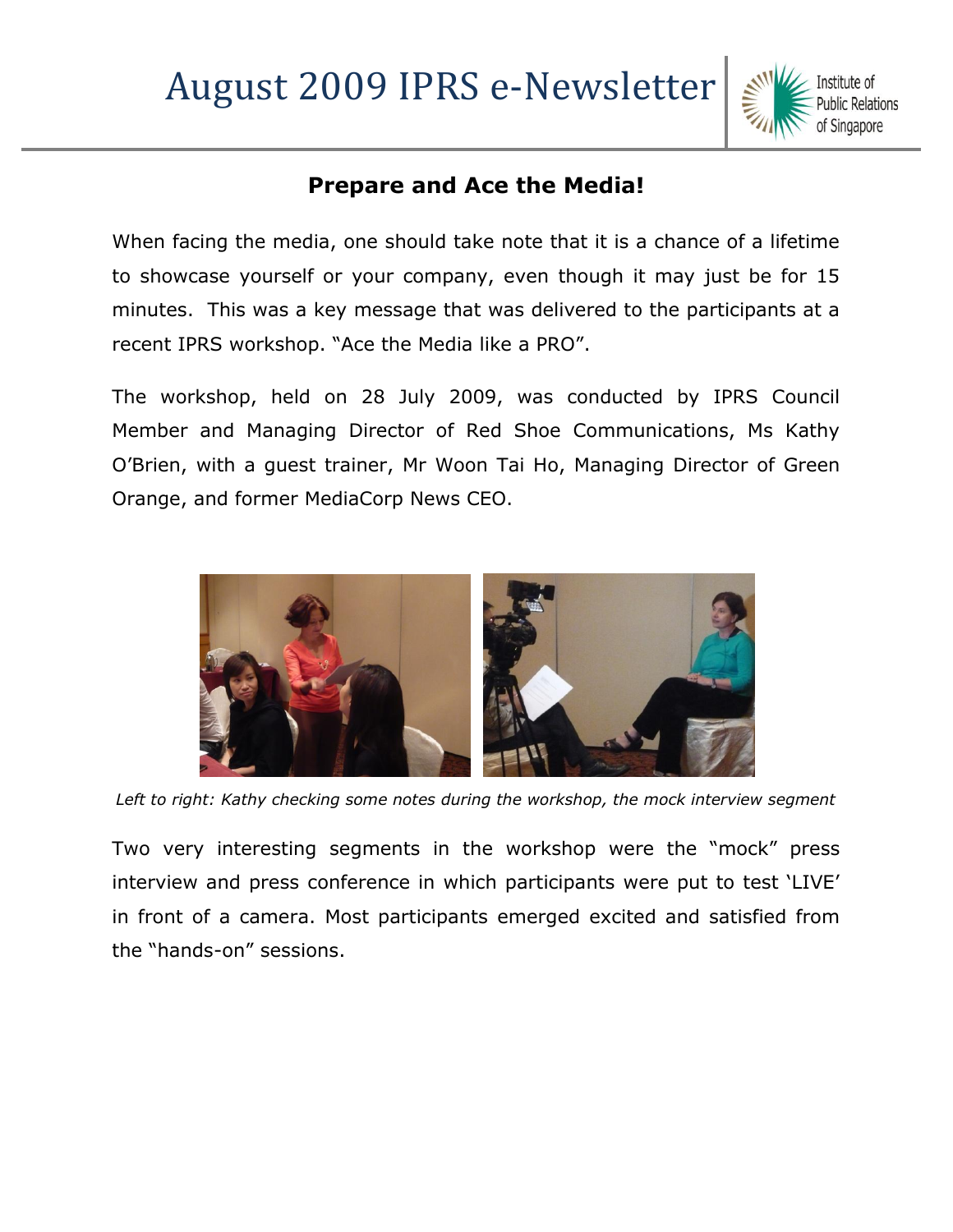## August 2009 IPRS e-Newsletter





*Left to right: participants viewing the replay of their interview segment, Kathy briefing participants before the press conference, the mock press conference*

Relating his experiences at MediaCorp, Tai Ho shared with the participants that the newsroom was sometimes in a mayhem with journalists needing to get their facts right all the time. He highlighted that being a journalist was a tough job. If only PR professionals understood this, he believed that the fear of journalists could be overcome. Tai Ho added, "The ultimate step when facing the media is to prepare, prepare and prepare! There is no substitute for preparation."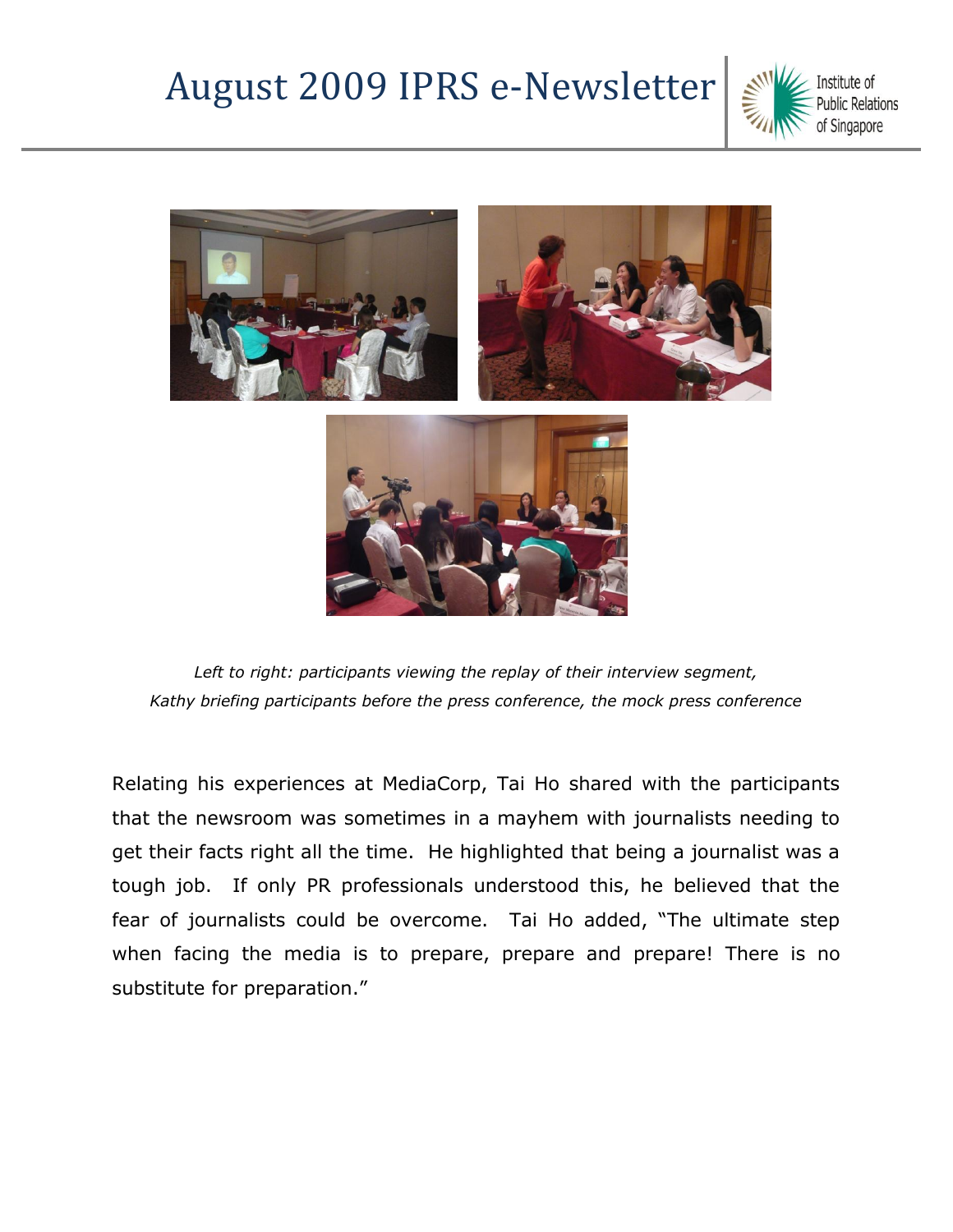## August 2009 IPRS e-Newsletter





Participant Ms Kow Sin Yee from the corporate communications team at Canon Singapore gave two reasons why she had joined the workshop. First, was the trainer's background in media relations. Secondly, the relevance of the workshop content to her area of work. "The workshop lived up to my expectations. It would have been even better if there were additional practical sessions." Sin Yee, who is also an IPRS member, added that she looked forward to IPRS organising lunch talks on topics such as social media versus traditional media.



Ms Esther Tan, Corporate Communications Manager at NTUC FairPrice and IPRS graduate, said that she joined the workshop to gain more knowledge on facilitating media interviews. "I loved the training which was lively and practical. The role plays were especially helpful," she added. Esther said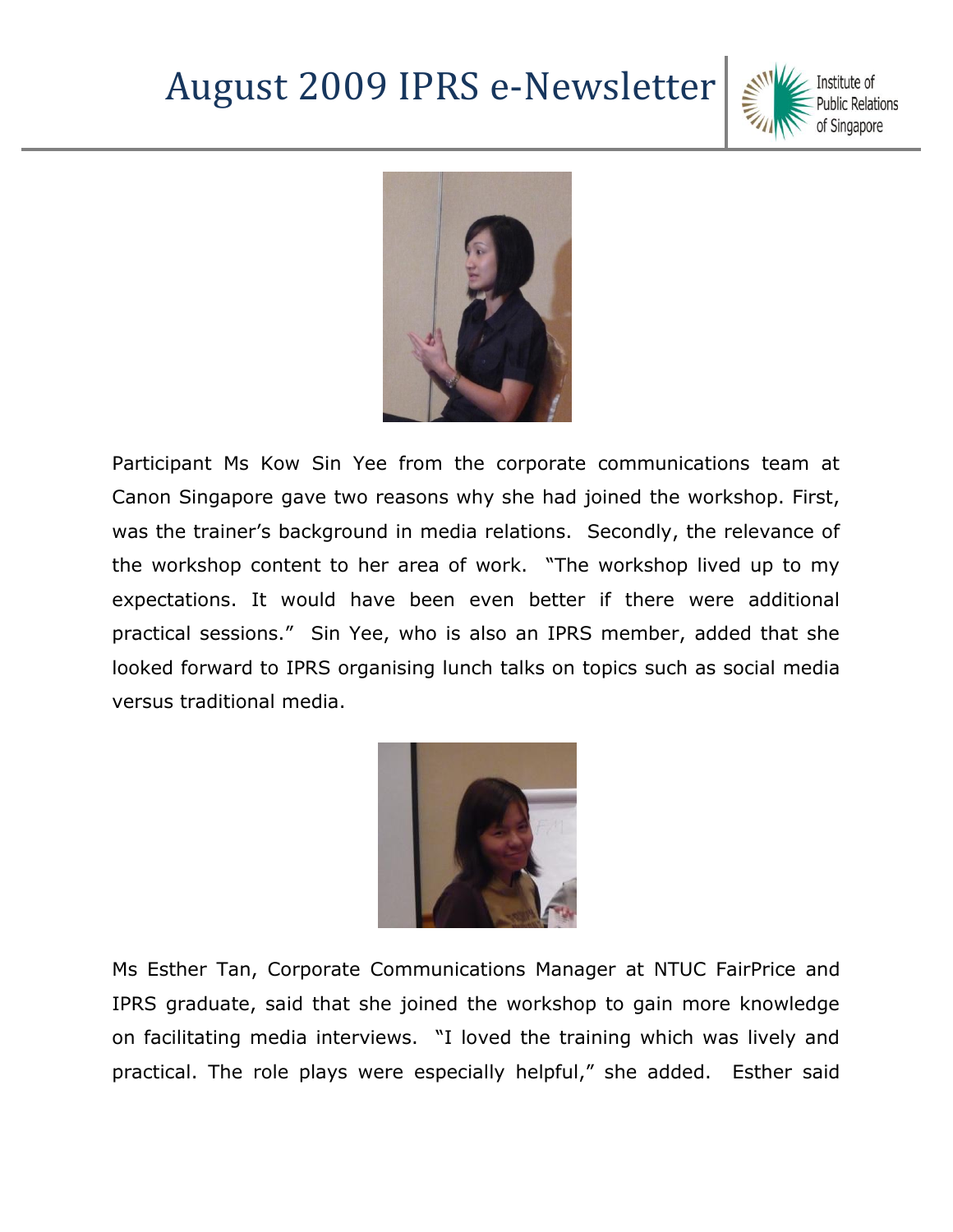## August 2009 IPRS e-Newsletter



that she looked forward to attending workshops on crisis communications and the social media.

The key points that the trainers observed during the "mock" sessions which they then encouraged participants to note included:

- Listen to the questions and take time to answer  $\bullet$
- To be familiar with the content well before approaching or facing the media
- Use statistics that are accurate
- Maintain good eye contact with the journalist and use deliberate body  $\bullet$ language
- Use positive and solid proof statements and simple anecdotes
- Use push and pull languages
- Add vocal drama
- Repeat the key message three times but not in a row
- Choose words you want people to notice



*Presentation of Certificate*